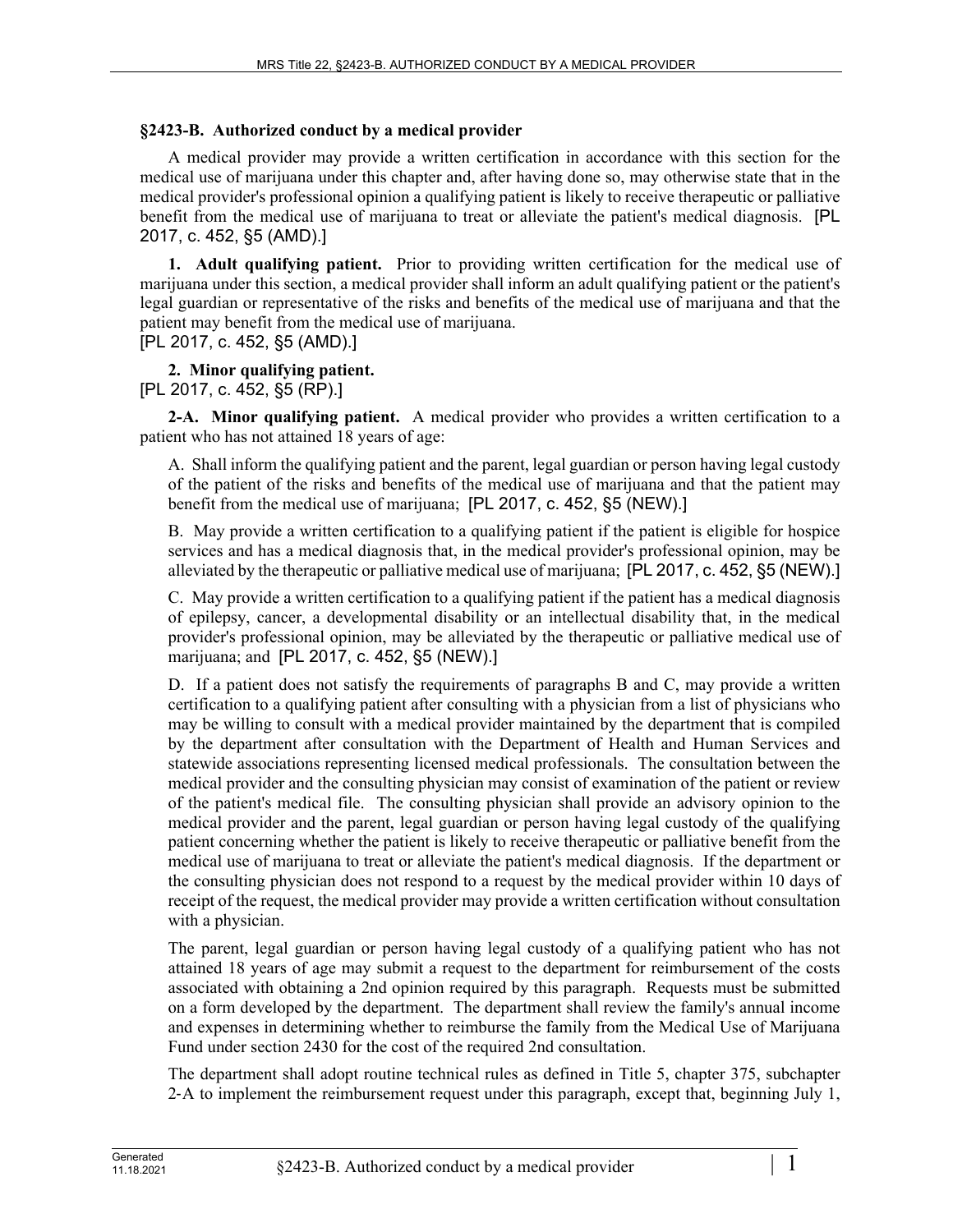2021, rules adopted pursuant to this paragraph are major substantive rules as defined in Title 5, chapter 375, subchapter 2‑A. [PL 2021, c. 387, §4 (AMD).] [PL 2021, c. 387, §4 (AMD).]

**2-B. Adult and minor patients with substance use disorder.** Prior to providing written certification for the medical use of marijuana under this section for a medical diagnosis of substance use disorder that, in the medical provider's professional opinion, may be alleviated by the therapeutic or palliative medical use of marijuana, the medical provider shall develop a recovery plan with the patient. For purposes of this subsection, "substance use disorder" means a diagnosis related to alcohol or drug abuse covered by Title 5, chapter 521.

### [PL 2017, c. 452, §5 (NEW).]

**2-C. Bona fide provider-patient relationship.** A written certification may be made only in the course of a bona fide medical provider-patient relationship after the medical provider has completed a full assessment of the patient's medical history. If a patient has not provided a medical provider who is not the patient's primary care provider with the name and contact information of the patient's primary care provider, a medical provider shall conduct an in-person consultation with the patient prior to providing a written certification.

#### [PL 2017, c. 452, §5 (NEW).]

**3. Expiration.** A written certification form for the medical use of marijuana under this section is valid for the term provided by the qualifying patient's medical provider. [PL 2017, c. 452, §5 (AMD).]

**4. Form; content.** A written certification under this section must be in the form required by rule adopted by the department and may not require a qualifying patient's medical provider to state the patient's specific medical diagnosis.

## [PL 2017, c. 452, §5 (AMD).]

**5. Possible sanctions.** Nothing in this chapter prevents a professional licensing board from sanctioning a medical provider for failing to properly evaluate or treat a patient's medical diagnosis or otherwise violating the applicable standard of care for evaluating or treating medical diagnoses. [PL 2017, c. 452, §5 (AMD).]

**6. Certification issued based on medical diagnosis.** A medical provider may not condition the issuance of a written certification for the medical use of marijuana on any requirements other than that the patient's medical diagnosis may be alleviated by the therapeutic or palliative medical use of marijuana. Nothing in this section may be construed to prevent a medical provider from exercising professional judgment in declining to issue a certification for the medical use of marijuana. [PL 2017, c. 452, §5 (AMD).]

**7. Patient referral disclosure of interest.** Prior to providing a referral to a qualifying patient for goods and services associated with a certification for the medical use of marijuana to an entity in which the medical provider has a direct or indirect financial interest, a medical provider shall provide written disclosure to the qualifying patient regarding any direct or indirect financial interest the medical provider has or may have in the resulting referral and shall maintain a copy of this disclosure in the qualifying patient's record.

## [PL 2015, c. 475, §15 (NEW).]

**8. Continuing medical education.** A medical provider who has not previously provided a written certification to a qualifying patient for the medical use of marijuana shall, prior to providing a written certification to a qualifying patient, submit evidence, satisfactory to the department, of successful completion of a one-hour course of continuing medical education relating to medical marijuana within the preceding 24 months.

[PL 2017, c. 452, §5 (NEW).]